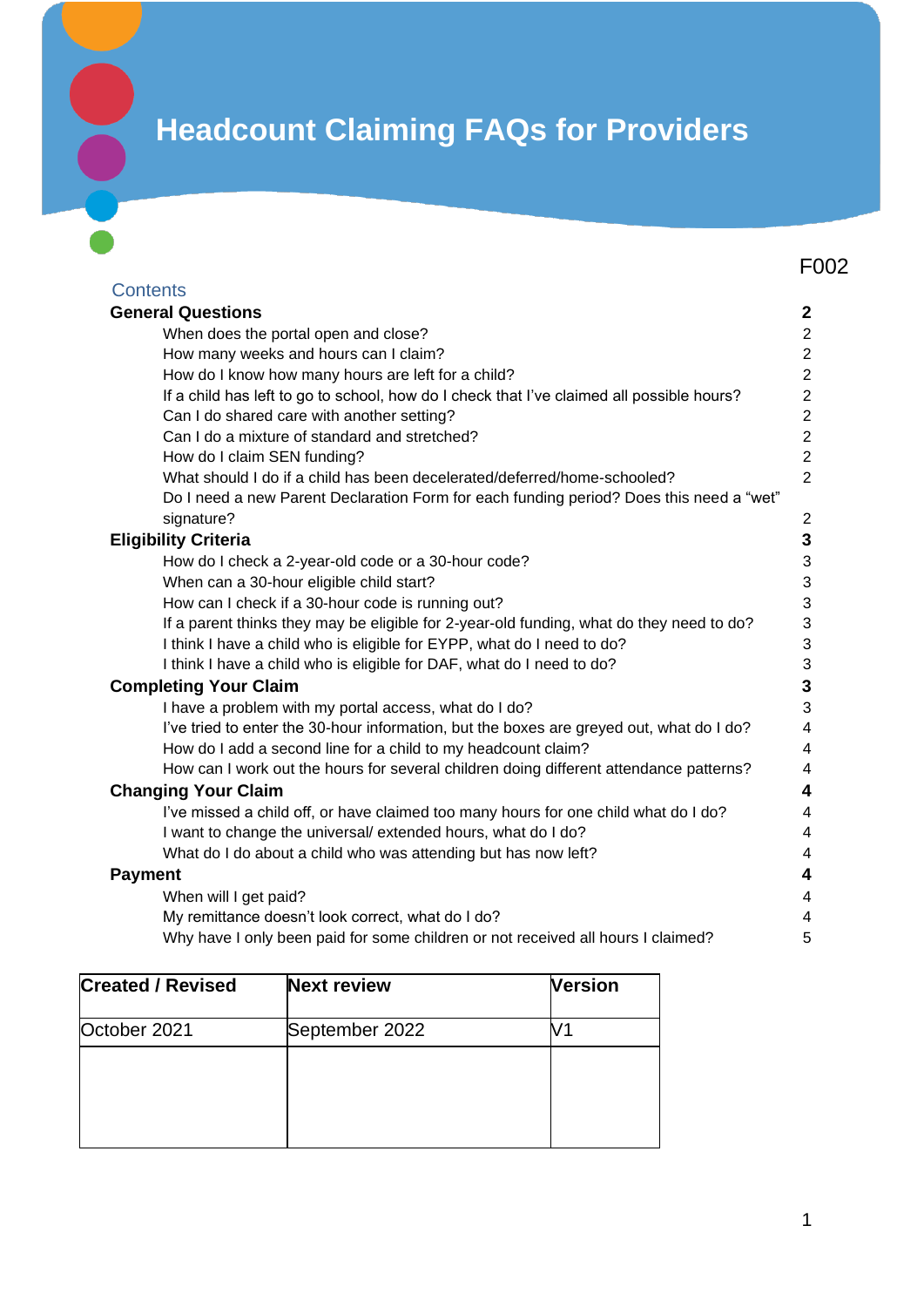# <span id="page-1-0"></span>**General Questions**

This section provides details to commonly asked questions about headcount and adjustment periods.

#### <span id="page-1-1"></span>**When does the portal open and close?**

You can find out when the portal opens and closes on the *[Headcount Important](https://documents.hants.gov.uk/childrens-services/headcountdatesanddeadlines.docx)  [Dates and Deadlines](https://documents.hants.gov.uk/childrens-services/headcountdatesanddeadlines.docx)* document.

#### <span id="page-1-2"></span>**How many weeks and hours can I claim?**

Please see the *[Headcount Important Dates and Deadlines](https://documents.hants.gov.uk/childrens-services/headcountdatesanddeadlines.docx)* document for the maximum hours remembering that a child needs to have been in attendance for all of that time to receive the maximum hours. A child has a maximum of 570 hours per year (or 1140 if eligible for extended hours).

#### <span id="page-1-3"></span>**How do I know how many hours are left for a child?**

The "Balance of Hours" report is available through the Provider Portal and is sent out at the beginning of each funding period.

#### <span id="page-1-4"></span>**If a child has left to go to school, how do I check that I've claimed all possible hours?**

Unfortunately, if the next funding period has begun it is not possible to check or claim additional hours.

# <span id="page-1-5"></span>**Can I do shared care with another setting?**

Yes, but you must discuss with the other provider what hours each of you are claiming to ensure there are enough hours for both. Also use the balance of hours report to check the hours a child has remaining.

# <span id="page-1-6"></span>**Can I do a mixture of standard and stretched?**

Yes, but you must make sure there are enough hours left. This can be checked on the "Balance of Hours" report through the Provider Portal.

# <span id="page-1-7"></span>**How do I claim SEN funding?**

In certain circumstances providers can apply for additional funding from the SEN Inclusion Fund. Full details of the criteria, application and approval process can be found in the guidelines document which is available on the Services for Young Children website, along with the application form: [Childcare provider resources |](https://www.hants.gov.uk/socialcareandhealth/childrenandfamilies/childcare/providers/resources-filter?filter=.Inclusion.SEN-funding)  [Children and Families | Hampshire](https://www.hants.gov.uk/socialcareandhealth/childrenandfamilies/childcare/providers/resources-filter?filter=.Inclusion.SEN-funding) County Council (hants.gov.uk)

<span id="page-1-8"></span>**What should I do if a child has been decelerated/deferred/home-schooled?** You will need to complete *[Deferred / Decelerated/ Home Schooled Form](http://documents.hants.gov.uk/childrens-services/EYEDeferredForm.docx)*.

# <span id="page-1-9"></span>**Do I need a new Parent Declaration Form for each funding period? Does this need a "wet" signature?**

One form can be used annually, however, if the parent changes the days, hours of attendance then they must sign for the form to show agreement of those changes. A 'wet' signature is required again from September 2021.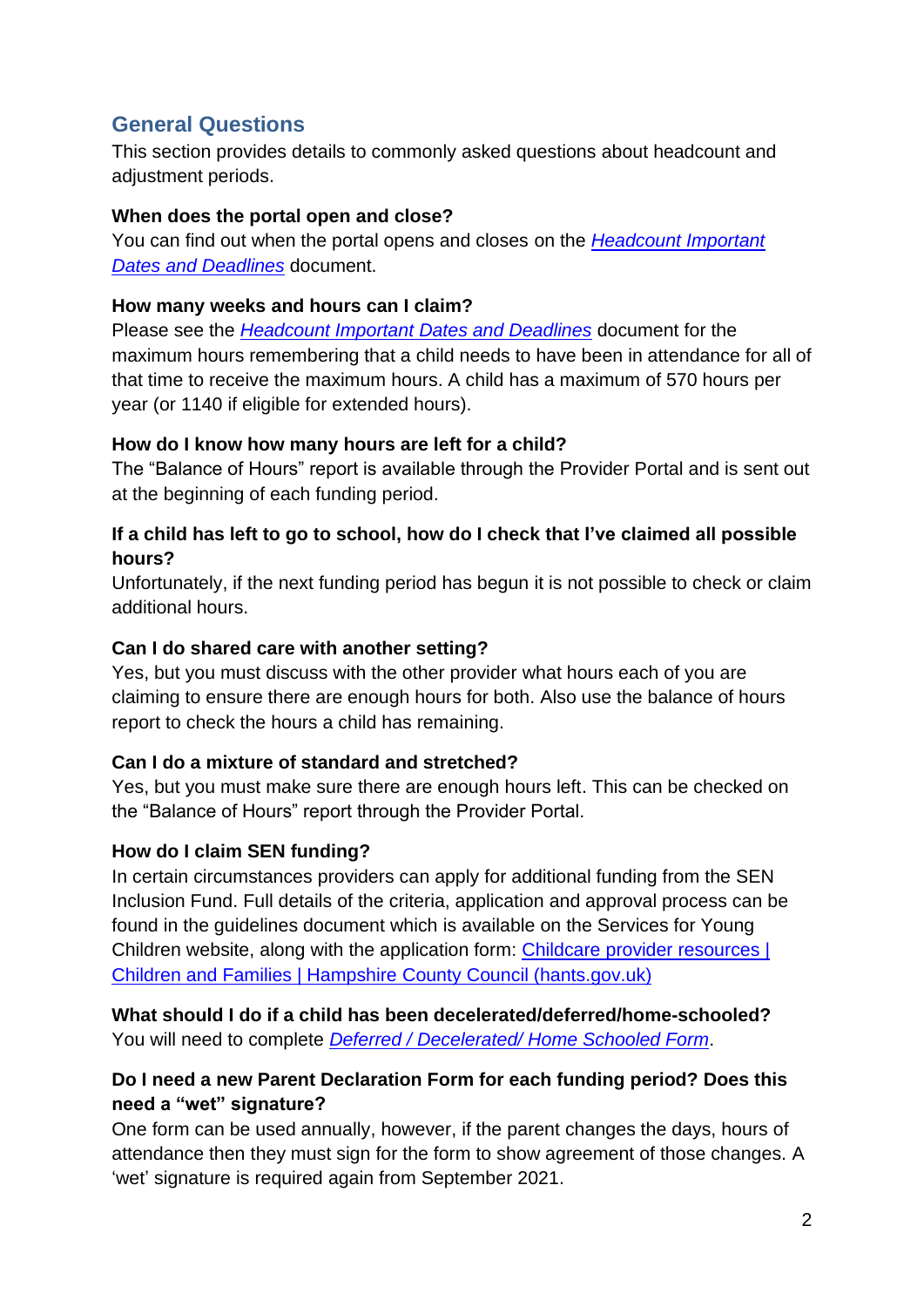# <span id="page-2-0"></span>**Eligibility Criteria**

This section provides answers to commonly asked questions around children's eligibility.

#### <span id="page-2-1"></span>**How do I check a 2-year-old code or a 30-hour code?**

Codes can be checked on the Provider Portal using either the Two-Year-Old Funding menu or 30 Hours Free Childcare menu. Further information on how to do this can be found in the guidance documents below:

- [2YO application search](https://documents.hants.gov.uk/childrens-services/CapitaOne-TYOFguidanceforProvidersv2.pdf) (section 3, page 8)
- [Running a 30-hour eligibility check](http://documents.hants.gov.uk/childrens-services/30hours-check-process.docx)

#### <span id="page-2-2"></span>**When can a 30-hour eligible child start?**

All 30-hour codes must be applied for and received before the 31 August, 31 December and 31 March to be used in the following funding period. Codes **cannot** be used if the start date is after those dates.

#### <span id="page-2-3"></span>**How can I check if a 30-hour code is running out?**

Use the "Eligibility Dashboard" in the provider portal to check when codes are running out. This is a very useful and easy to use tool, and you should be looking at this fairly frequently.

#### <span id="page-2-4"></span>**If a parent thinks they may be eligible for 2-year-old funding, what do they need to do?**

Please signpost them to our website where they can check if they qualify for 2-yearold funding and apply: 2-Year-Old Funding - [Check if you qualify and apply](https://www.hants.gov.uk/socialcareandhealth/childrenandfamilies/childcare/payingforchildcare/freechildcare/2yearoldoffer#step-6)

# <span id="page-2-5"></span>**I think I have a child who is eligible for EYPP, what do I need to do?**

Ensure that you have added all parental information into your headcount claim. Once the submitted data has been through data checks the EYPP check will be run. Any eligible children will be paid for and shown in your funding summary report.

# <span id="page-2-6"></span>**I think I have a child who is eligible for DAF, what do I need to do?**

Please apply for DAF using the Provider Portal - there is a tile for DAF. You will need the DLA information to hand so it can be attached to the form.

# <span id="page-2-7"></span>**Completing Your Claim**

This section provides some troubleshooting questions that are commonly asked when providers are completing their claims.

#### <span id="page-2-8"></span>**I have a problem with my portal access, what do I do?**

Please contact Services for Young Children either by calling 01962 847070, option 1, or by emailing [childcare@hants.gov.uk.](mailto:childcare@hants.gov.uk)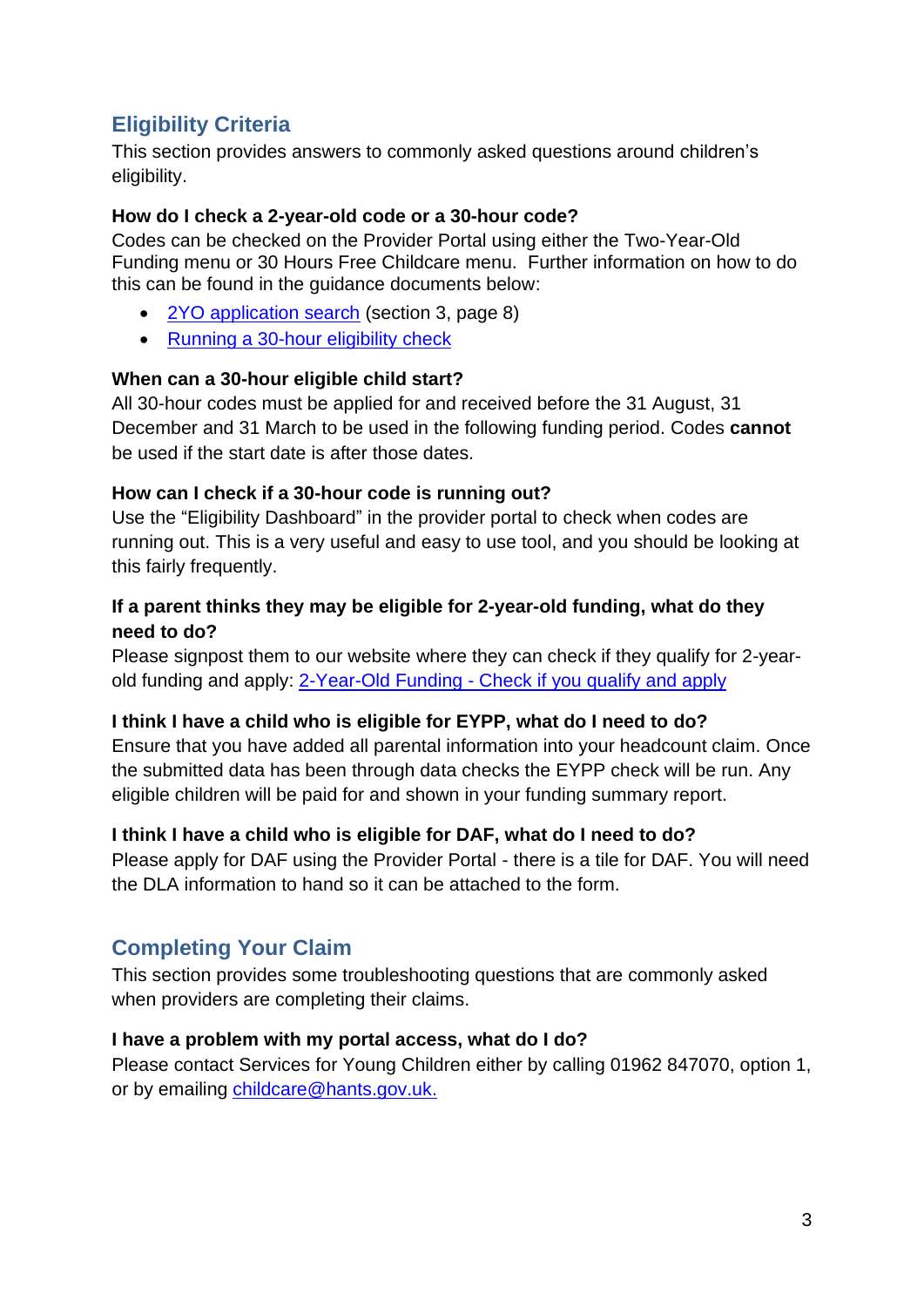# <span id="page-3-0"></span>**I've tried to enter the 30-hour information, but the boxes are greyed out, what do I do?**

Make sure that you have run the 30-hour check to ensure the code is eligible. If the child is eligible and the start date is prior to 31 (August, December, March) then the code should be eligible, and the grey boxes should now allow you to enter the claiming information.

# <span id="page-3-1"></span>**How do I add a second line for a child to my headcount claim?**

The provider portal user guide explains how to add a second line for a child where the attendance pattern has changed: [Provider Portal user guide](https://documents.hants.gov.uk/childrens-services/CapitaOne-ProviderUserGuide.pdf) (page 18)

#### <span id="page-3-2"></span>**How can I work out the hours for several children doing different attendance patterns?**

We have a *Claim Calculator Tool* on our website. There are different tools for stretched and standard offers. These can be found here: **Early Years Education** Funding - [Calculate Your Claim](https://www.hants.gov.uk/socialcareandhealth/childrenandfamilies/childcare/providers/eye-eynff/eye-funding#step-calculate)

# <span id="page-3-3"></span>**Changing Your Claim**

This section gives providers information about what to do if they want to make changes to their claim

# <span id="page-3-4"></span>**I've missed a child off, or have claimed too many hours for one child what do I do?**

You will be able to amend this during an adjustment task. If you have missed the last adjustment of the funding period, please email [childcare@hants.gov.uk](mailto:childcare@hants.gov.uk) with all of the details including your Ofsted number.

# <span id="page-3-5"></span>**I want to change the universal/ extended hours, what do I do?**

You will need to wait for the next adjustment task to make this change.

# <span id="page-3-6"></span>**What do I do about a child who was attending but has now left?**

At the next adjustment task you need to end date the child and then reduce the number of hours claimed.

# <span id="page-3-7"></span>**Payment**

This section provides answers to commonly asked questions about payment of funding following a claim.

# <span id="page-3-8"></span>**When will I get paid?**

You can find out when payment will be made on the *[Headcount Important Dates and](https://documents.hants.gov.uk/childrens-services/headcountdatesanddeadlines.docx)  [Deadlines](https://documents.hants.gov.uk/childrens-services/headcountdatesanddeadlines.docx)* document.

# <span id="page-3-9"></span>**My remittance doesn't look correct, what do I do?**

Please check the funding summary report which is sent out after payments have been made. This details each child with the number of hours they have been paid